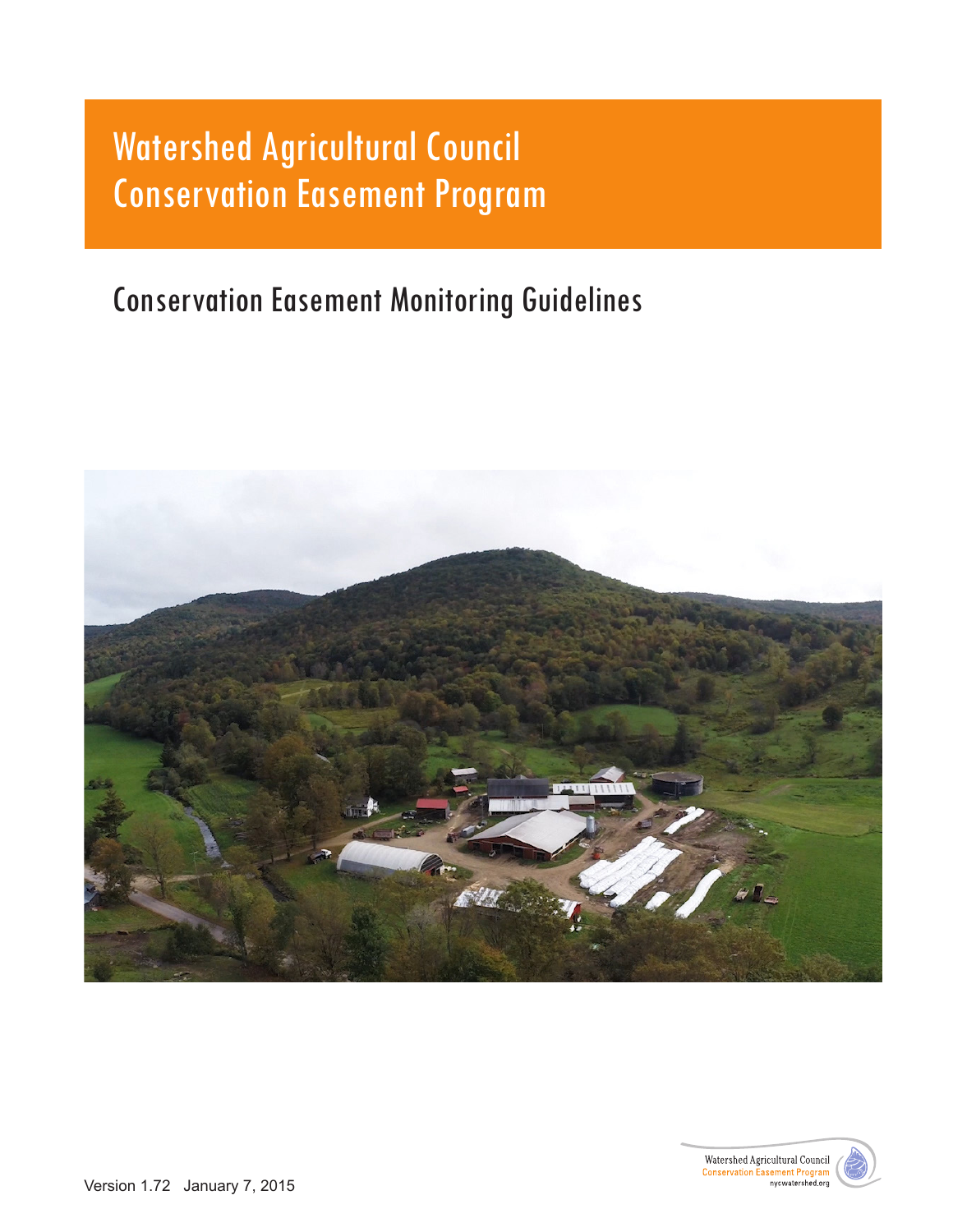## Easement Program Conservation Easement Monitoring Guidelines

The following guideline establishes the standards and practices associated with routine monitoring of WAC easements purchased with funds provided by the NYCDEP.

#### **A. Purpose of Monitoring**

Routine monitoring of Watershed Agricultural Council (WAC) Conservation Casements (CE) is necessary to ensure that:

1. The terms and conditions of the easement and any Reserved Right approvals are upheld.

2. There is clear communication between WAC and Easement Landowners.

3. Monitoring requirements are met pursuant to the contract with NYCDEP.

4. The CE's conservation purposes are maintained consistent with Section 170(h) of the Internal Revenue Code.

#### **B. Monitoring Schedules**

1. Prior to commencing annual routine monitoring, Easement Program Staff will create an Annual Monitoring Calendar to help establish a monitoring schedule for all properties encumbered by a WAC CE.

a. The calendar will include monitoring visits for CEs expected to close in the first six months of the calendar year.

b. New CEs that close in the last sixth months of the calendar year may be scheduled for their first ground monitoring visit the following calendar year as long as the first ground monitoring visit occurs within six months of the closing date.

2. Within 20 days of the beginning of each calendar year, the Annual Monitoring Calendar will identify the monitoring visit type and anticipated inspection date by month/quarter. The calendar identifes properties to be monitored on a quarterly basis.

3. NYCDEP staff may accompany WAC staff on up to 20 percent of the annual inspections as indicated on the Annual Monitoring Calendar and described in the contract between WAC and DEP.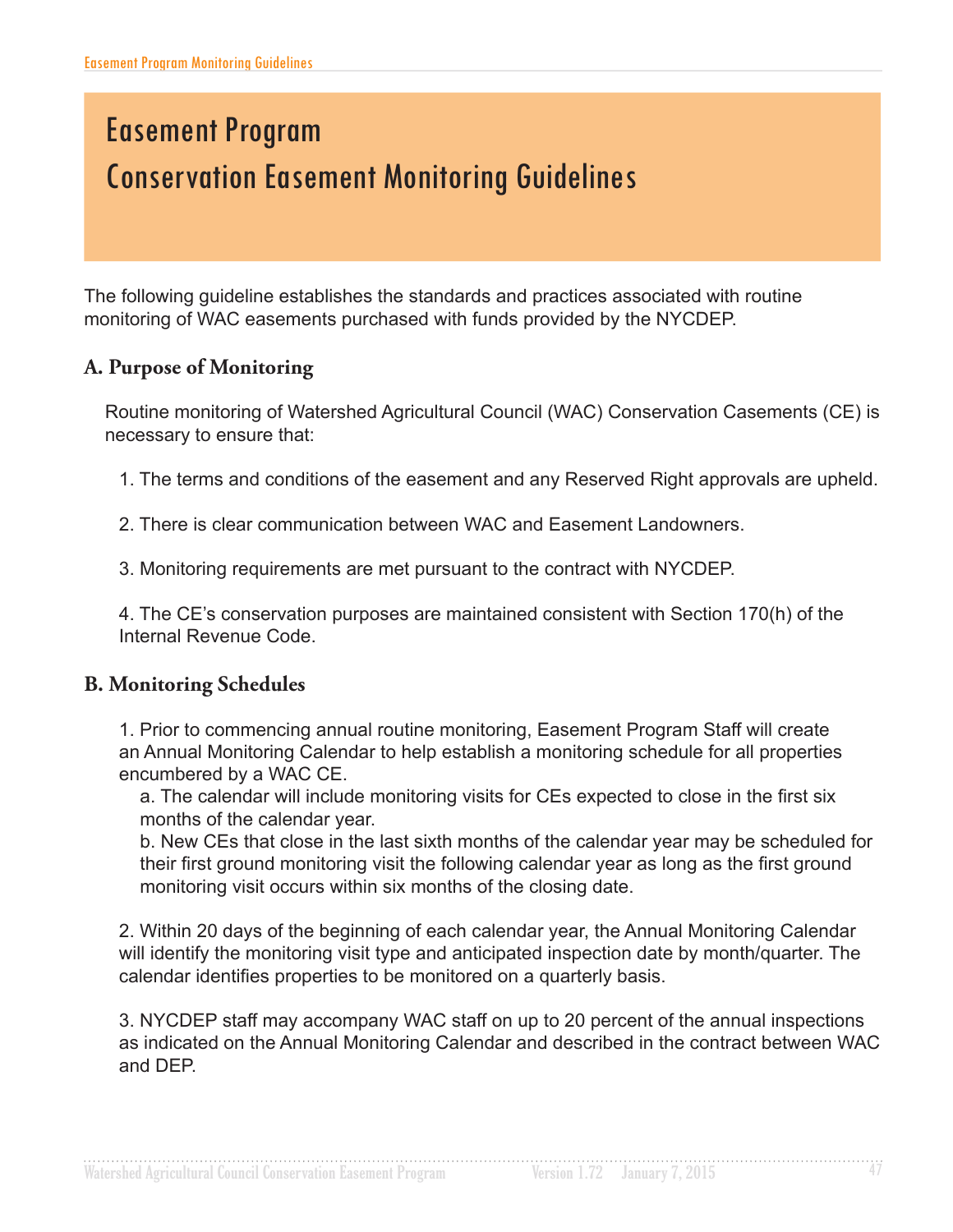#### **C. Number and Types of Monitoring Visits**

1. All WAC CE Properties that have been purchased using DEP funds will be monitored twice annually. Of the two required monitoring visits for purchased easements, one must be a ground monitoring visit, and the second may be conducted via aerial fy-over or a second ground visit.

a. All easements shall have an initial ground monitoring visit within six months of the closing date.

b. For easements that close after July 1st, and appear on the annual monitoring calendar, only one visit is required and that shall be a ground monitoring visit.

c. Easements with a history of violations or signifcant Reserved Right approvals may receive two ground monitoring visits annually determined at the discretion of the Easement Program Director or Stewardship Coordinator.

#### **D. Monitoring Visits and Monitoring Reports**

1. The purpose of monitoring is to ensure the terms and conditions of the easement and any Reserved Right approvals are upheld. Monitoring of the Whole Farm Plan (WFP) and determining if the landowner is farming in accordance with a WFP will be conducted independently of routine monitoring visits via an Annual Status Review (ASR) by WAP staff (see Section E).

2. Activities associated with inspections of the Easement Property shall include, but not be limited to; a review of the stewardship file, Baseline Documentation Report, applicable surveys and GIS maps, the Deed of Conservation Easement, previous monitoring reports, Reserved Right request approvals, past violations, and Whole Farm Plans; a ground traverse and visual examination of the Easement Property; and, where feasible, an interview with the Easement Landowner and any tenant operator of the Easement Property.

- 3. The details of each inspection shall be recorded in a Monitoring Report (Attachment "A").
- 4. Annually, and prior to each monitoring visit, Easement Program Staff shall: a. Send letters to all landowners that will have their Properties' monitored in the upcoming calendar year, notifying them that they will be contacted prior to the ground monitoring visit.

b. Send a letter, make a telephone call or email landowners at least 1 week prior to conducting an actual monitoring visit, notifying them that a monitoring visit is scheduled for their property. Landowners will be invited to participate in the monitoring visit. c. Prepare for monitoring inspections by reviewing all stewardship fles and the Baseline Documentation Report as well as database information to ensure it is current and accurate (see Section D2).

5. During a Ground Monitoring Visit, WAC staff shall: a. Physically inspect the Property to determine adherence to the terms and conditions of the Easement. Inspections shall include a ground traverse of use-areas and identifcation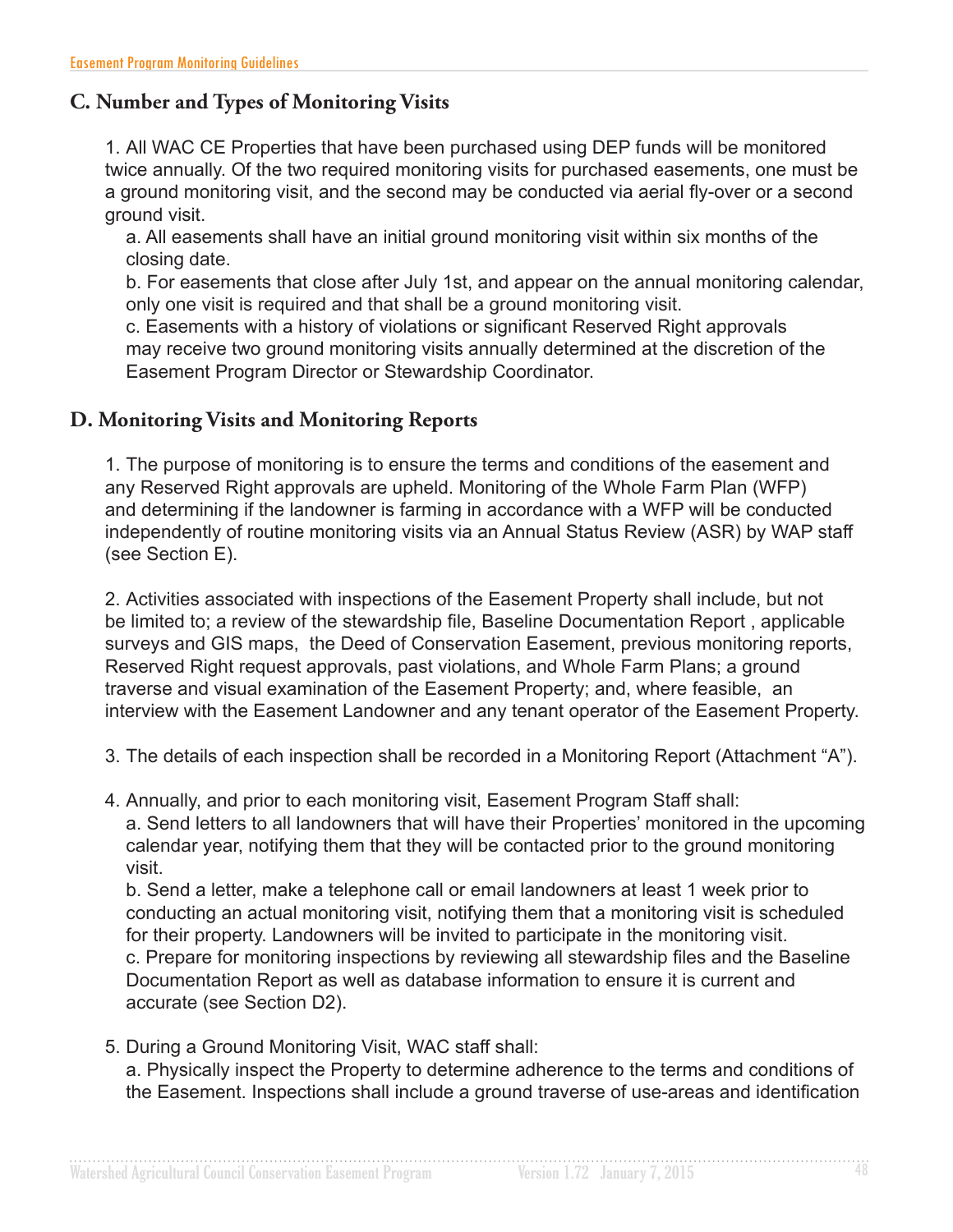of boundary lines, as well as a meeting with each Easement Landowner, when possible, to discuss recent and planned activities and/or any other issues that may have arisen for the respective Easement Property.

b. Complete the Ground Monitoring Report (Attachment "A") for each WAC CEencumbered property during all ground monitoring visits.

c. Complete an Allocation Tracking Form to ensure the landowners retained rights (additional tax Parcels, new residences, Agricultural Structure Square Footage, Recreational Structure Square Footage, FADAs) are current and accurate (Attachment C).

6. During an Aerial Monitoring Visit, WAC staff shall: a. Visually inspect Easement Properties along fight path for compliance with the terms of the Deed of Conservation Easement.

b. Complete the Aerial Monitoring Report (Attachment "B") for each WAC CE-encumbered property observed during aerial monitoring fights.

7. Quarterly reports that summarize the respective monitoring visits will be submitted to the NYCDEP at each quarters end. Individual Property monitoring reports will be made available to the NYCDEP upon request.

8. Easement Landowners may be sent a follow-up letter that addresses any inquiries regarding notifcations or reserved rights, potential issues, or violations identifed during the monitoring visit at the end of the quarter in which their Property was monitored. Landowners will not be routinely sent a copy of the monitoring report.

9. Copies of monitoring reports will be placed in the respective stewardship fles.

#### **E. Monitoring of Whole Farm Plans**

1. On an annual basis, WAP staff shall review the status of the design and implementation of Whole Farm Plans for all Easement Properties.

2. Prior to the beginning of the calendar year, the Easement Program Director and Easement Program Agricultural Conservation Planner will coordinate with the Agricultural Program Manager to develop and schedule Annual Status Reviews to be conducted on farm properties with conservation easements.

3. The Agricultural Conservation Planner will create an Annual Status Review Calendar based on the calendar year that lists the Properties by quarter.

4. WAP Staff, utilizing the Agricultural Program's most current and approved Annual Status Review Form shall determine whether the most current Whole Farm Plan satisfactorily addresses all water quality issues or whether a revision or new Whole Farm Plan shall be necessary.

5. WAC shall update and/or revise a Whole Farm Plan whenever there is a signifcant change in the operation on an Easement Property resulting in a potential negative impact on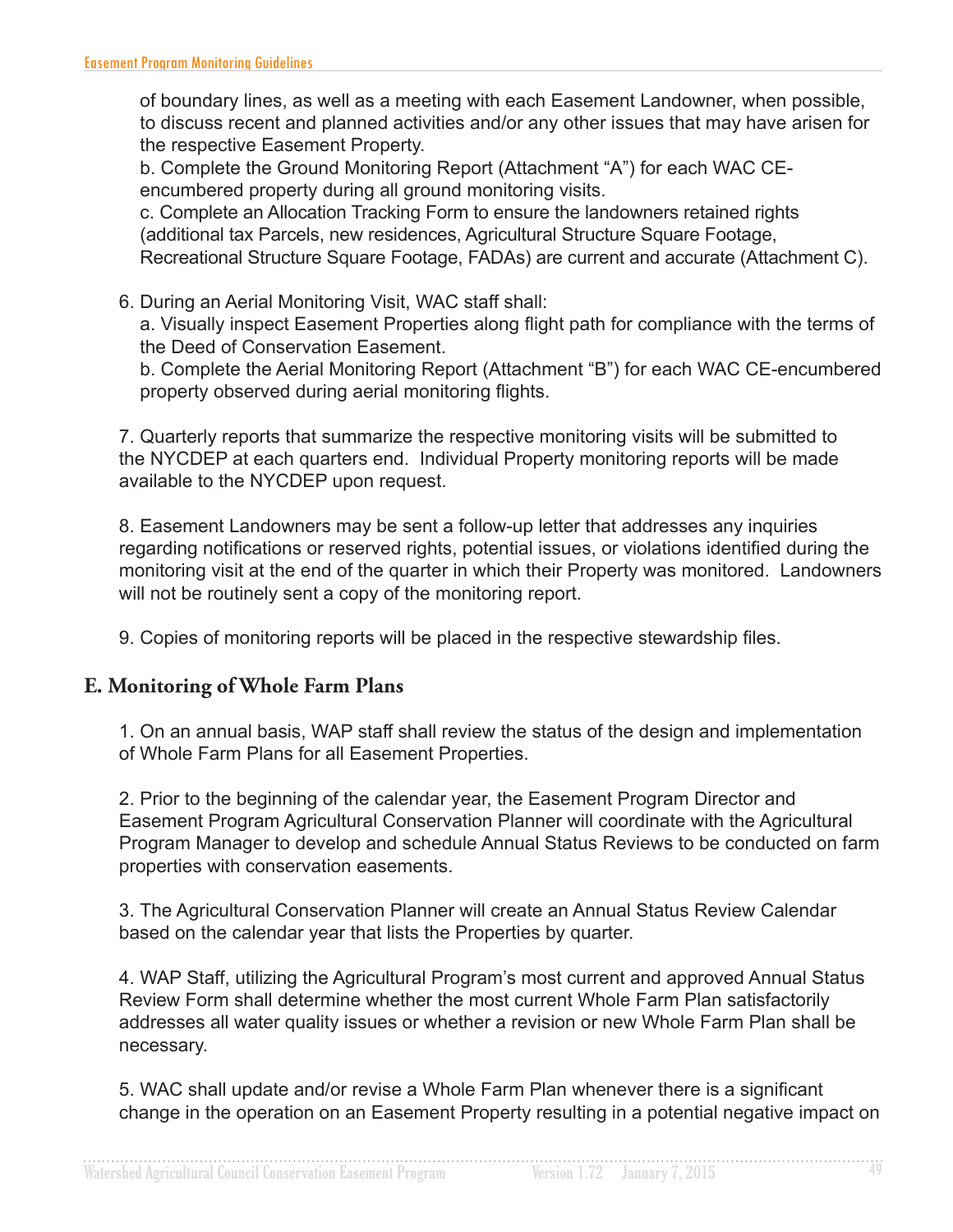water quality, or if there has been a change of ownership of the Easement Property.

6. The Agricultural Conservation Planner shall notify the Easement Program Director of any properties requiring WFP revisions, updates, or a new WFP. The Easement Program Director will notify the Agricultural Program Manager of easement-encumbered properties that require revisions or updates to the WFP, or require a new WFP. Both program managers will work with the Executive Director to allocate resources necessary to complete all revisions, updates or new WFPs.

#### **F. Potential Violations Identified During Monitoring**

1. WAC staff shall make reasonable efforts to resolve and correct any perceived, minor violations of the Easement.

2. WAC Staff will immediately notify the Easement Program Director and Easement Program Stewardship Coordinator of any actual or potential violations identifed during a monitoring visit on a Property. The Easement Program Director and Easement Program Stewardship Coordinator shall determine the appropriate action necessary to resolve the violation as outlined in the Easement Landowner's Deed of Conservation Easement.

3. Violations of WFPs will be determined using the Enforcement Section of the Deed of Conservation Easement and via consultation with the WAP Whole Farm Planner as informed by the WAP Guideline: Farming in Accordance with a Whole Farm Plan (WFP).

4. WAC staff shall follow the process of notifying the Easement Landowner of a violation as identifed in the Violation's clause of the Easement (see "Enforcement" as per the Deed of Conservation Easement).

#### **G. Post Monitoring Visits – Reserved Right request and Updates to the BDR**

1. All Reserved Right requests identifed during monitoring visits will be processed consistent with the terms and conditions of the conservation easement and all relevant policies and guidelines of the Easement Committee when addressing Easement Landowner requests for approval of activities under the terms of a respective Easement.

2. All stewardship activities identifed by WAC staff during monitoring visits, such as Reserved Rights requests, amendment requests, technical support, violations, notifcations (such as conveyances, leases, as of right uses) will be tracked by property on a spreadsheet and/or database and compiled quarterly.

3. As per Section D(8) above, WAC Stewardship Staff may send landowners a letter at the end of each quarter in which a Property was monitored. The letter will review and describe any issues, violations, requests or notifcations identifed during the monitoring visit. Prescriptions and time frames meant to address potential or actual violations will be sent in a separate letter as per the resolution of the WAC Easement Committee.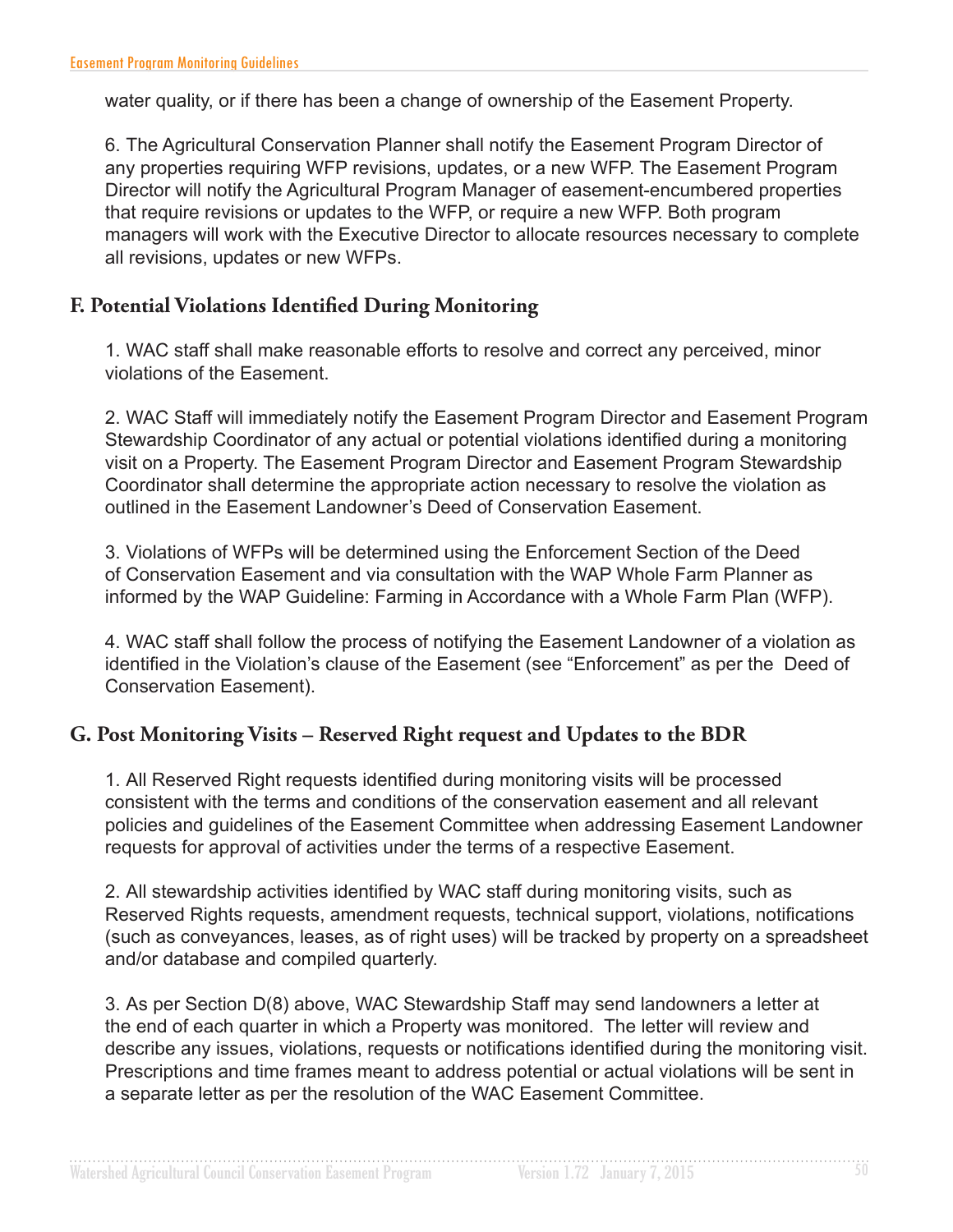#### **H. Updating Baseline Documentation**

1. WAC shall update baseline documentation whenever necessary, including but not limited to, when an Easement Property has been subdivided, sold, or amended.

a. In the event that a Property is subdivided and/or conveyed or an existing tax parcel restricted by a WAC Conservation Easement is conveyed from an original Grantor Easement, a new Stewardship Binder must by created for the new property and the Stewardship Binder for the original Grantor Easement must be modifed to refect the reduction of acreage to the original grantor Easement.

b. Content for Stewardship Binders for newly created properties restricted by an original grantor Easement shall include the following:

- $\Box$  8 1/2" x 11" Original Grantor Survey Map
- $\Box$  8 1/2" x 11" Topo map-with property location
- $\Box$  8  $\frac{1}{2}$  x 11" Original Property Map-with all subdivision
- $\Box$  8 1/2" x 11" Subdivided Property (Survey or Map)
- $\Box$  11" x 17" Photopoint Location Map
- □ Baseline Document Report Text
	- $\Box$  Property Deed-
	- Deed of Conservation Easement
	- □ Whole Farm Plan or WFP-2
	- □ Forest Management Plan (if applicable)
	- $\Box$  Bluestone Extraction Plan (if applicable)
		- Bluestone Quarry Photopoint Map
		- Photos of Bluestone
	- $\Box$  Full Property Photopoint Map (plotter format)
	- □ Photos of Property
	- $\Box$  ADA Photopoint Map (plotter format)
	- □ Photos of ADA
	- $\Box$  Allocation Tracking Form (as day of conveyance)
	- □ Reserved Right Reminder Form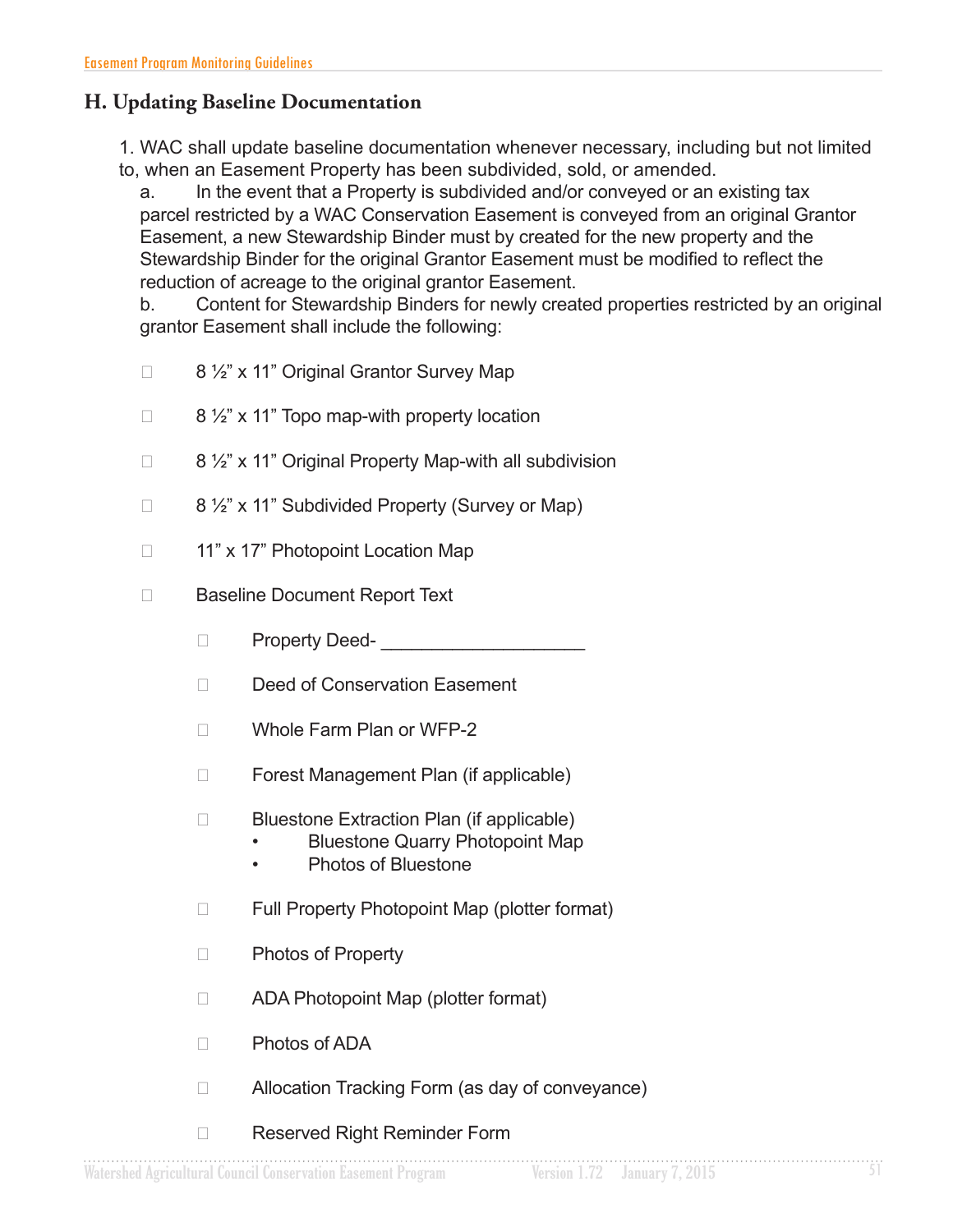## **WATERSHED AGRICULTURAL COUNCIL EASEMENT PROGRAM ANNUAL MONITORING REPORT**

| 1. AMV Date:                                                                    | Previous AMV Date:                                                                        |                                                          | Total AMV Time (hours): |                          |                        |
|---------------------------------------------------------------------------------|-------------------------------------------------------------------------------------------|----------------------------------------------------------|-------------------------|--------------------------|------------------------|
| 2. Easement Acres:                                                              |                                                                                           |                                                          | PID:<br>CEID:           |                          |                        |
| 3. Current Owner(s):<br><b>Mailing Address:</b>                                 |                                                                                           |                                                          |                         |                          |                        |
| Home Phone Number:<br><b>Cell Phone Number:</b><br><b>Email Address:</b>        |                                                                                           | (Preferred contact)<br>$\mathbf{L}$<br>П<br>$\mathbf{L}$ |                         |                          |                        |
| 4. Original Easement Grantor(s):<br><b>Property Name:</b><br>Property Location: |                                                                                           |                                                          |                         |                          |                        |
|                                                                                 | 5. Did the owner attend the monitoring visit?<br>Did any other interested parties attend? | If so, who?                                              |                         | <b>Yes</b><br><b>Yes</b> | <b>No</b><br><b>No</b> |
|                                                                                 | 6. Is there an agricultural assessment on the easement property?                          |                                                          |                         | <b>Yes</b>               | <b>No</b>              |
|                                                                                 | 7. Is there any Agricultural activity occurring on the Property?                          |                                                          | <b>Yes</b>              | <b>No</b>                |                        |
|                                                                                 | <b>Current Agricultural Uses: (Include quantities)</b>                                    |                                                          |                         |                          |                        |
| □ Dairy                                                                         | □ Non-Dairy/Livestock                                                                     | $\Box$ Equine                                            |                         |                          |                        |
| $\Box$ Poultry                                                                  | □ Hay/Pasture/Crops                                                                       | $\Box$ Produce                                           |                         |                          | □ Fallow/None          |
| $\Box$ Other                                                                    |                                                                                           |                                                          |                         |                          |                        |
|                                                                                 |                                                                                           |                                                          |                         |                          |                        |
|                                                                                 |                                                                                           |                                                          |                         |                          |                        |
| Property? $\Box$ Yes $\Box$ No                                                  | 8. Has there been, or do you have plans to transfer, convey, subdivide, or lease the      |                                                          |                         |                          |                        |
| <b>Future Property Planning:</b>                                                | □ Continuing Agriculture □ Transitioning □ Estate Planning □ Find A Farmer                |                                                          |                         |                          |                        |
|                                                                                 |                                                                                           |                                                          |                         |                          |                        |

. . . . . . . . . . . . . . .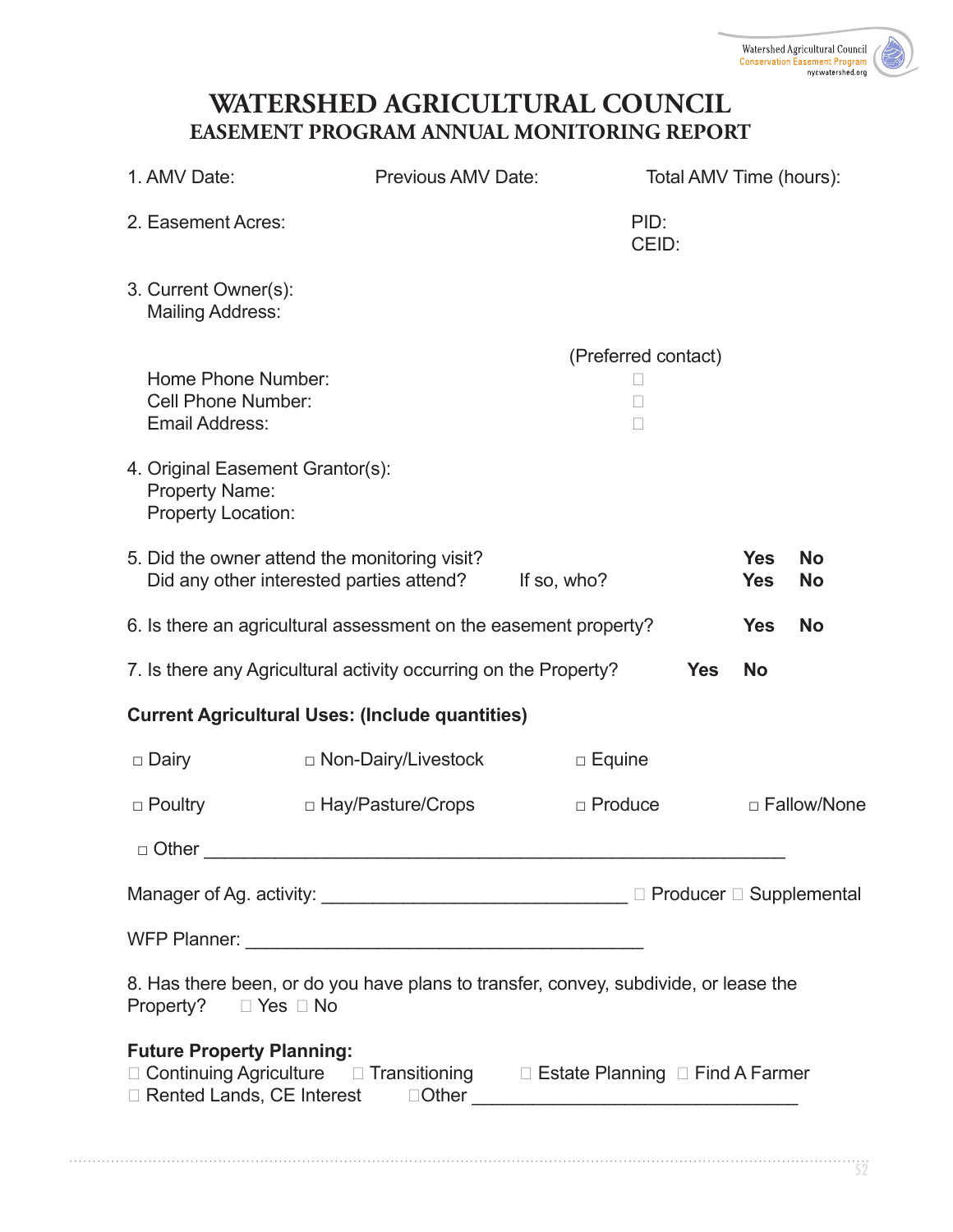|                           | 9. Has there been construction or conversion of any Agricultural, Residential,<br>Recreational, or Rural Enterprise structures on the Property?                   | <b>Yes</b> | <b>No</b> |
|---------------------------|-------------------------------------------------------------------------------------------------------------------------------------------------------------------|------------|-----------|
|                           | 10. Has there been any application of domestic septic effluent, or has an individual<br>subsurface sewage treatment system (SSTS) been installed on the Property? | <b>Yes</b> | <b>No</b> |
|                           | 11. Are there any new, or proposed farm-related refuse/debris/equipment storage areas?                                                                            | <b>Yes</b> | <b>No</b> |
|                           | 12. Has there been, or is there proposed Commercial Forestry on the Property?                                                                                     | <b>Yes</b> | <b>No</b> |
|                           | 13. Has there been, or is there proposed application of pesticide/fertilizer within FCEA?                                                                         | <b>Yes</b> | <b>No</b> |
|                           | 14. Has there been, or is there proposed Mining (Bluestone) on the Property?                                                                                      | <b>Yes</b> | <b>No</b> |
|                           | 15. Has there been, or is there proposed stream work on the Property?                                                                                             | <b>Yes</b> | <b>No</b> |
| Property?                 | 16. Has there been, or are there proposed rights of way or utility easements on the                                                                               | <b>Yes</b> | <b>No</b> |
| Property?                 | 17. Has there been, or are there proposed Towers and Communication Devices on the                                                                                 | <b>Yes</b> | <b>No</b> |
|                           | 18. Are you aware of any encroachment(s) on the Property?                                                                                                         | <b>Yes</b> | <b>No</b> |
| 19. Potential Violations: |                                                                                                                                                                   |            |           |
|                           |                                                                                                                                                                   |            |           |
| 20. Comments/Discussion:  |                                                                                                                                                                   |            |           |

- 21. Description of Photos Taken:
- 22. Comments for Next Inspection:

| <b>Stewardship Specialist Signature:</b> | Date: |
|------------------------------------------|-------|
|                                          |       |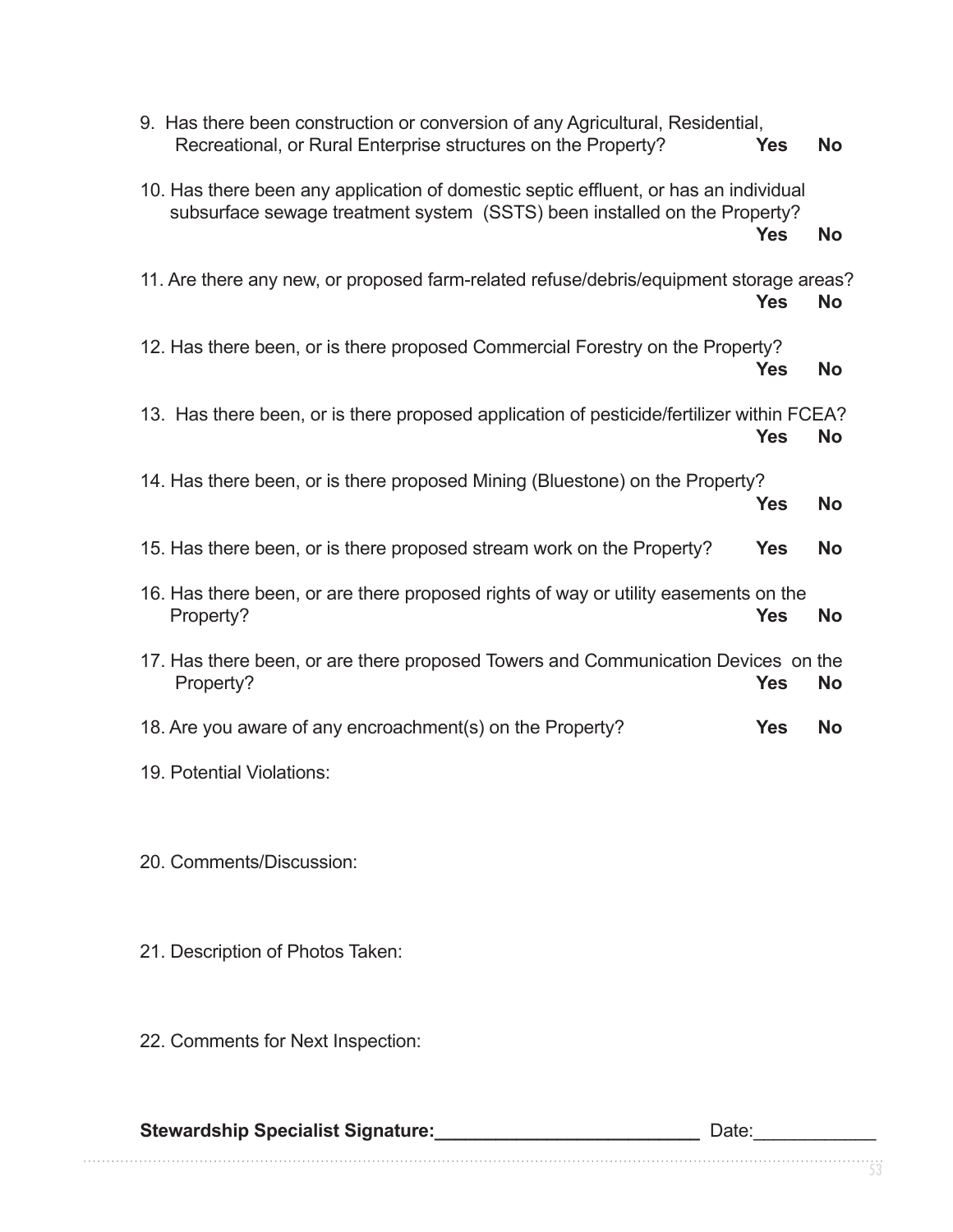## **WATERSHED AGRICULTURAL COUNCIL EASEMENT PROGRAM SECOND VISIT MONITORING REPORT**

**1. Date:**

| 2. PID#: |
|----------|
| CEID#    |

#### **3. Current Owner(s):**

#### **4. Property Name:**

**5. Did you observe any possible violations to the terms of the Conservation Easement? Yes No**  Notes:

**6.Are there any new apparent activities or buildings on the Property? Yes No** If yes, explain:

**7. Were any photographs taken?** The state of the state of the state of the state of the state of the state of the state of the state of the state of the state of the state of the state of the state of the state of the sta

**8. Additional Remarks:**

**Steward Signature: Contract Signature: Contract Signature: Contract Signature: Contract Signature: Contract Signature: Contract Signature: Contract Signature: Contract Signature: Contract Signature: Co**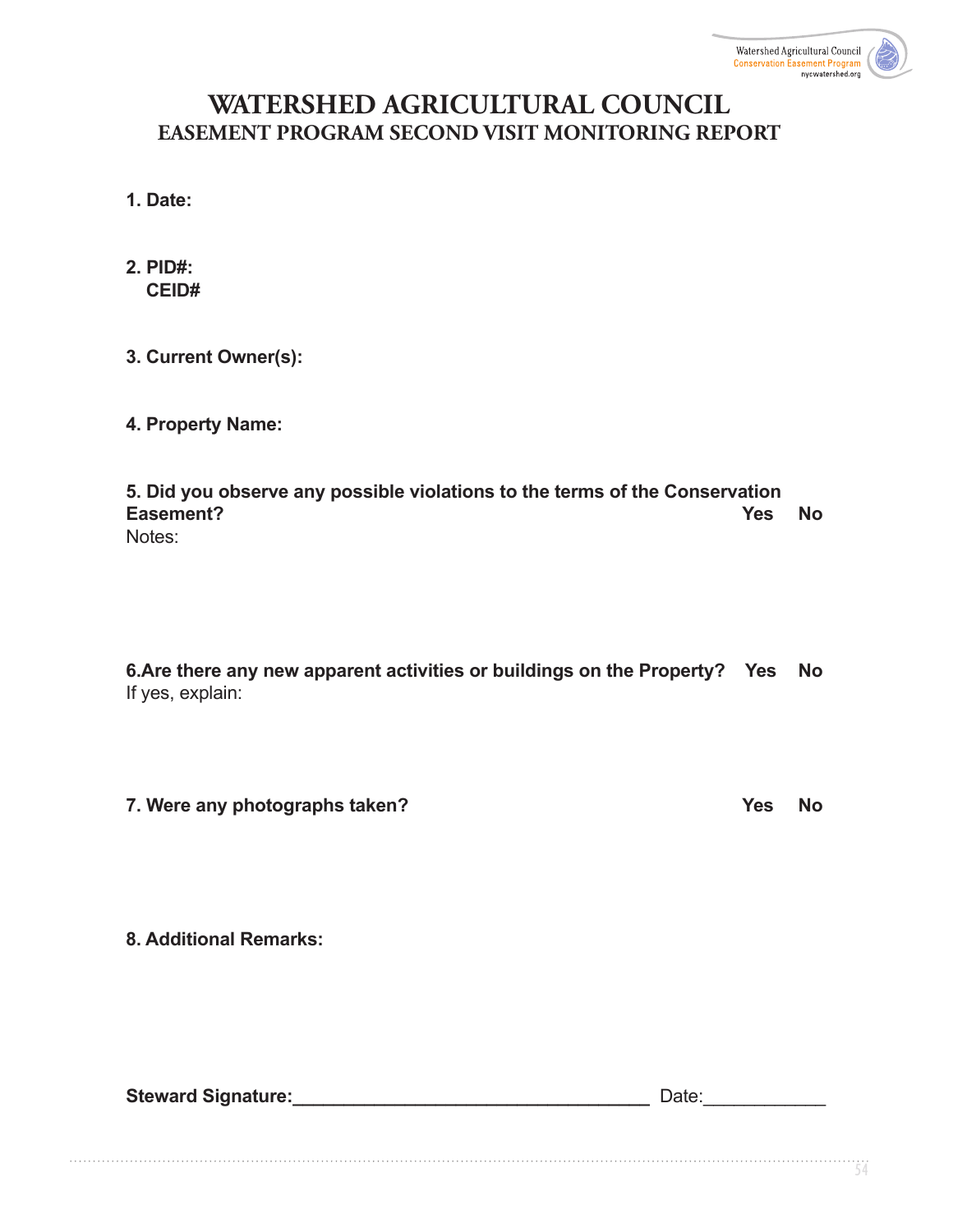

### **WATERSHED AGRICULTURAL COUNCIL EASEMENT PROPERTY ALLOCATION TRACKING FORM**

PID #: CEID #:\_\_\_\_\_\_\_\_ Current Easement Property Landowner(s): \_\_\_\_\_\_\_\_\_\_\_\_\_\_\_\_\_\_\_\_\_\_\_\_\_\_\_\_\_\_\_\_\_\_\_\_\_\_\_\_\_ Original Easement Grantor(s) to WAC: **with an article of the set of the set of the set of the set of the set of the set of the set of the set of the set of the set of the set of the set of the set of the set of the set of** Property Name:\_\_\_\_\_\_\_\_\_\_\_\_\_\_\_\_\_\_\_\_\_\_\_\_\_\_\_\_\_\_\_ (Recorded) L./Pg. Date:\_\_\_\_\_\_\_\_\_\_\_\_\_

#### **Easement Property Tax Parcels:**

| County | $S-B-L$ | Acres | County | $S-B-L$ | <b>Acres</b> |
|--------|---------|-------|--------|---------|--------------|
|        |         |       |        |         |              |
|        |         |       |        |         |              |
|        |         |       |        |         |              |
|        |         |       |        |         |              |
|        |         |       |        |         |              |
|        |         |       |        |         |              |

#### **Underlying Chain of Title (Fee):**

| to. | $L.Pg.-Date:$ | Map $#$ : |
|-----|---------------|-----------|
| to: | $L.Pg.-Date:$ | Map $#$ : |
| to: | $L.Pg.-Date:$ | Map $#$ : |
| to: | $L.Pg.-Date:$ | Map $#$ : |

| <b>Property Allocations</b>                                    | <b>Original Allocations</b> | Utilized/Conveyed* | <b>Remaining Allocations</b> |
|----------------------------------------------------------------|-----------------------------|--------------------|------------------------------|
| <b>Future Acceptable</b><br><b>Development Areas</b><br>(FADA) |                             |                    |                              |
| Agricultural Buildings and<br>Improvements                     |                             |                    |                              |
| <b>Residential Dwellings</b>                                   |                             |                    |                              |
| <b>Recreational Buildings</b><br>and Improvements              |                             |                    |                              |
| (additional tax parcels)                                       |                             |                    |                              |

 $*$ Notes:

Stewardship Specialist:\_\_\_\_\_\_\_\_\_\_\_\_\_\_\_\_\_\_\_\_\_\_\_\_\_\_\_\_\_\_\_\_\_\_\_\_\_\_\_\_\_\_\_ Date: \_\_\_\_\_\_\_\_\_\_\_\_\_

| Landowner Signature |  |
|---------------------|--|
|                     |  |

\_\_\_\_\_\_\_\_\_\_\_\_\_\_\_\_\_\_\_\_\_\_\_\_\_\_\_\_\_\_\_\_\_\_\_\_\_\_\_\_\_\_\_\_\_\_\_\_\_\_\_\_\_\_\_\_\_\_\_\_\_\_\_\_\_\_\_\_\_\_\_\_\_\_\_\_\_\_\_\_\_\_